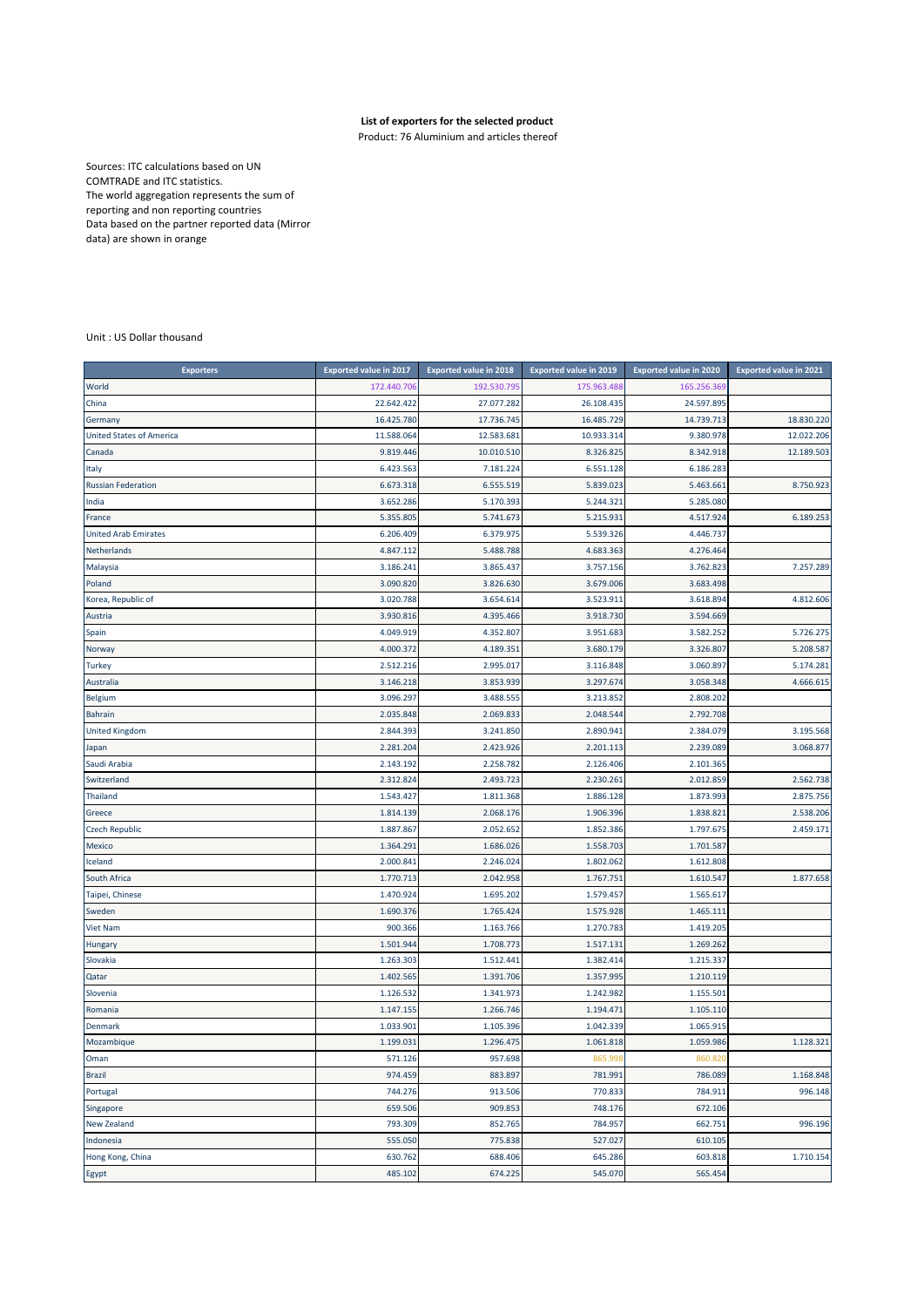| Croatia                           | 479.176 | 517.454 | 542.978 | 552.984 |         |
|-----------------------------------|---------|---------|---------|---------|---------|
| Kazakhstan                        | 533.396 | 634.828 | 565.093 | 522.908 |         |
| Finland                           | 454.416 | 505.888 | 492.331 | 460.959 |         |
| Luxembourg                        | 524.239 | 523.094 | 491.984 | 422.918 |         |
| <b>Bulgaria</b>                   | 424.325 | 489.325 | 443.681 | 417.531 |         |
| Iran, Islamic Republic of         | 365.317 | 207.149 |         | 362.623 |         |
| Serbia                            | 369.306 | 403.345 | 385.930 | 345.823 | 521.491 |
| Colombia                          | 234.259 | 286.750 | 352.186 | 320.484 |         |
| Lithuania                         | 193.511 | 244.538 | 245.568 | 315.680 | 334.455 |
| <b>Belarus</b>                    | 186.146 | 191.318 | 209.672 | 216.503 |         |
| Philippines                       | 175.811 | 173.128 | 166.038 | 215.173 |         |
| Bosnia and Herzegovina            | 375.009 | 436.050 | 311.803 | 212.362 |         |
| Israel                            | 240.040 | 231.741 | 179.619 | 176.410 |         |
| Ireland                           | 180.360 | 237.714 | 201.118 | 165.116 | 203.941 |
| Tajikistan                        | 203.118 | 202.178 | 180.301 | 140.382 | 144.728 |
| Morocco                           | 144.702 | 144.647 | 122.971 | 123.175 |         |
| Latvia                            | 108.267 | 137.944 | 125.909 | 121.271 | 114.029 |
| Azerbaijan                        | 117.674 | 112.234 | 128.049 | 113.447 |         |
| Chile                             | 142.456 | 156.09  | 117.747 | 109.447 | 130.022 |
| Jordan                            | 139.183 | 128.89  | 98.003  | 108.678 |         |
|                                   |         |         |         |         |         |
| <b>Ukraine</b>                    | 129.323 | 131.949 | 100.517 | 108.067 |         |
| Armenia                           | 101.931 | 96.059  | 99.578  | 104.692 |         |
| Estonia                           | 102.757 | 118.273 | 104.749 | 102.983 | 133.323 |
| Cameroon                          | 139.702 | 132.362 | 93.518  | 99.87   |         |
| Guatemala                         | 110.338 | 114.448 | 101.970 | 94.911  |         |
| Ghana                             | 77.660  | 111.245 | 89.604  | 83.78   |         |
| Argentina                         | 793.484 | 340.625 | 328.457 | 77.768  | 606.939 |
| Paraguay                          | 27.535  | 34.876  | 29.060  | 76.470  | 140.509 |
| Montenegro                        | 75.009  | 76.945  | 67.325  | 67.393  |         |
| Pakistan                          | 24.666  | 27.719  | 42.378  | 65.289  |         |
| Tunisia                           | 105.529 | 114.117 | 109.674 | 65.24   |         |
| Albania                           | 67.366  | 71.924  | 59.274  | 60.287  |         |
| Lebanon                           | 58.454  | 62.843  | 58.956  | 60.199  |         |
| Ecuador                           | 48.792  | 63.243  | 54.271  | 58.540  |         |
| Dominican Republic                | 26.181  | 43.863  | 44.155  | 57.467  |         |
| Panama                            | 27.247  | 51.816  | 63.707  | 55.497  |         |
| Myanmar                           | 7.223   | 16.983  | 27.022  | 55.356  |         |
| Costa Rica                        | 63.316  | 67.217  | 65.838  | 52.379  |         |
| Venezuela, Bolivarian Republic of | 331.68  | 233.79  | 79.442  | 49.69   |         |
| Iraq                              | 62.22   | 59.06   | 10.88   | 46.79   |         |
| El Salvador                       | 64.174  | 70.032  | 64.055  | 45.944  |         |
| Cambodia                          | 22.214  | 29.159  | 38.266  | 43.548  |         |
| Nigeria                           | 30.739  | 74.198  | 56.236  | 43.135  |         |
| Libya, State of                   | 66.997  | 43.839  | 29.482  | 40.247  |         |
| Palestine, State of               | 27.240  | 38.071  | 34.612  | 34.717  |         |
| Kuwait                            | 39.973  | 46.385  | 43.498  | 33.490  |         |
| Honduras                          | 27.114  | 18.728  | 425     | 28.932  |         |
| Sri Lanka                         | 23.073  |         | 49.050  | 28.824  |         |
| Peru                              | 33.530  | 31.184  | 25.672  | 23.083  |         |
| Uzbekistan                        | 9.923   | 17.022  | 20.167  | 21.905  |         |
| Kenya                             | 27.809  | 17.870  | 19.480  | 21.101  |         |
| Cyprus                            | 11.309  | 15.780  | 12.882  | 18.686  |         |
| Angola                            | 7.955   | 1.313   | 405     | 14.81   |         |
| Macedonia, North                  | 17.026  | 18.913  | 15.288  | 14.539  |         |
| Georgia                           | 18.732  | 20.469  | 16.717  | 13.987  | 29.516  |
| Mauritius                         | 7.843   | 9.912   | 10.073  | 13.791  |         |
|                                   |         |         |         |         |         |
| Uruguay                           | 10.607  | 12.226  | 11.987  | 12.943  |         |
| Kyrgyzstan                        | 4.124   | 9.364   | 10.731  | 10.195  |         |
| Cuba                              | 8.987   | 9.072   | 9.737   | 9.812   |         |
| Yemen                             | 15.926  | 15.842  | 9.470   | 9.039   |         |
| Tanzania, United Republic of      | 2.428   | 8.232   | 4.340   | 8.244   |         |
| Moldova, Republic of              | 5.187   | 5.087   | 5.270   | 6.699   |         |
| Syrian Arab Republic              | 8.290   | 6.711   | 6.455   | 6.536   |         |
| Papua New Guinea                  | 7.54    | 9.30    | 8.076   | 6.294   |         |
| <b>Free Zones</b>                 | 45.274  | 47.024  | 9.154   | 6.219   |         |
| Uganda                            | 3.023   | 4.356   | 4.633   | 5.792   |         |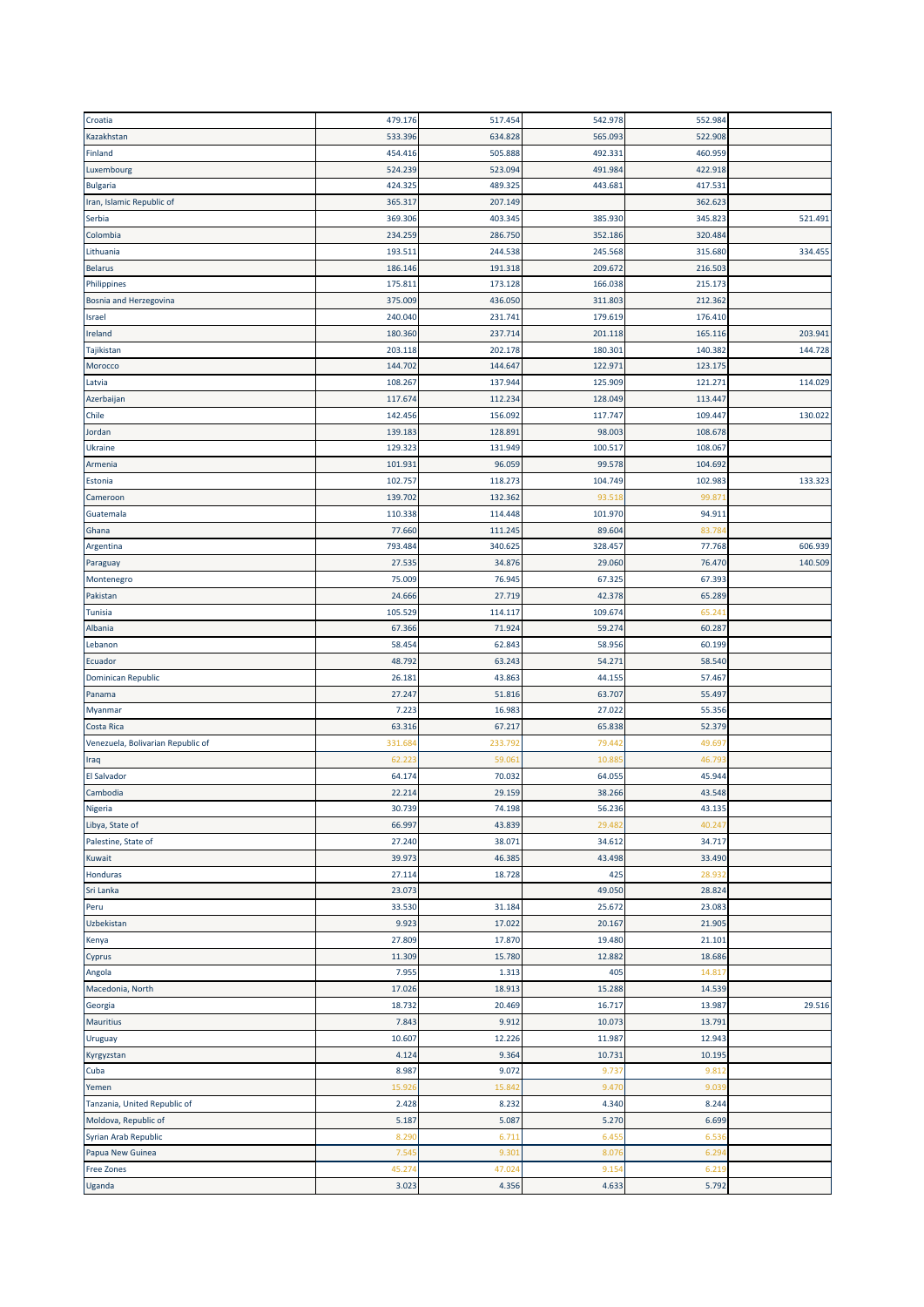| <b>Barbados</b>                        | 5.711       | 5.989        | 5.336      | 5.194      |        |
|----------------------------------------|-------------|--------------|------------|------------|--------|
| <b>Trinidad and Tobago</b>             | 7.21        | 8.45         | 6.09       | 5.11       |        |
| Mongolia                               | 3.792       | 4.601        | 6.126      | 5.021      |        |
| Bolivia, Plurinational State of        | 4.883       | 5.786        | 4.653      | 4.397      | 11.578 |
| Guinea                                 | 6.32        | 9.521        | 6.397      | 4.183      |        |
| Congo, Democratic Republic of the      | 490         | 2.410        | 2.321      | 3.036      |        |
|                                        |             |              |            |            |        |
| Nicaragua                              | 5.075       | 6.517        | 3.839      | 2.995      |        |
| Zambia                                 | 535         | 1.177        | 2.048      | 2.899      |        |
| Bangladesh                             | 3.57        | 14.32        | 3.276      | 2.86       |        |
| Namibia                                | 4.724       | 4.323        | 4.469      | 2.405      |        |
| Lao People's Democratic Republic       | 1.358       | 2.375        | 907        | 2.30       |        |
| Botswana                               | 1.894       | 2.328        | 2.610      | 2.223      |        |
| Curaçao                                | 1.384       | 2.227        | 2.308      | 2.204      |        |
| Korea, Democratic People's Republic of | 1.22        | 2.19         | 1.77       | 2.19       |        |
| Haiti                                  | 84          | 3.67         | 3.425      | 2.09       |        |
| Zimbabwe                               | 973         | 783          | 864        | 1.987      |        |
| Macao, China                           |             | 1.519        | 1.925      | 1.881      |        |
| Malta                                  | 3.170       | 2.915        | 1.505      | 1.867      |        |
| <b>Brunei Darussalam</b>               | 2.062       | 3.925        | 8.621      | 1.853      |        |
| Senegal                                | 3.855       | 3.213        | 2.317      | 1.688      |        |
| Côte d'Ivoire                          | 7.954       | 6.788        | 2.357      | 1.485      |        |
| Sierra Leone                           | 18          | $\mathbf{0}$ | 2.65       | 1.48       |        |
| Malawi                                 | 96          | 292          | 212        | 1.467      |        |
|                                        |             |              |            |            |        |
| Saint Vincent and the Grenadines       | 1.423       | 2.259        | 2.076      | 1.398      |        |
| <b>Equatorial Guinea</b>               | 1.10        | 2.53         | 2.790      | 1.38       |        |
| Suriname                               | 911         | 1.062        | 1.224      | 1.292      |        |
| Afghanistan                            | $\mathbf 0$ | 6            | 80         | 1.27       |        |
| Sudan                                  | 7.382       | 2.753        | 1.07       | 1.25       |        |
| Liberia                                | 0           | 4.93         | 2.620      | 1.253      |        |
| Gabon                                  | 2.30        | 2.91         | 2.854      | 1.19       |        |
| Cayman Islands                         | 351         | 281          | 353        | 1.07       |        |
| Rwanda                                 | 1.059       | 1.731        | 1.483      | 1.07       |        |
| Jamaica                                | 1.206       | 359          | 1.131      | 1.039      |        |
|                                        |             |              |            |            |        |
| Lesotho                                | 605         | 2.790        | 601        | 984        |        |
| Ethiopia                               | 72          | 65           | 1.591      | 969        |        |
|                                        | 53          | 11           | 113        | 904        |        |
| Turkmenistan                           |             |              |            |            |        |
| United States Minor Outlying Islands   | 745         | 97           | 1.498      | 81         |        |
| Djibouti                               | 126         | 29           | 40         | 783        |        |
| New Caledonia                          | 513         | 816          | 527        | 763        |        |
| Fiji                                   | 1.326       | 1.282        | 986        | 750        |        |
| Algeria                                | 209         | 89           | 3.798      | 723        |        |
| Aruba                                  | 1.613       | 748          | 601        | 694        |        |
| Andorra                                | 717         | 476          | <b>b45</b> | <b>POC</b> |        |
| Gibraltar                              | 178         | 145          | 106        | 445        |        |
| <b>Burundi</b>                         | 103         | 362          | 127        | 440        |        |
| Tokelau                                | 76          | 484          | 378        | 378        |        |
| Mali                                   | 487         | 644          | 408        | 343        |        |
| Nepal                                  | 2.737       | 1.091        | 1.160      | 334        |        |
| Saint Lucia                            | 252         | 518          | 260        | 320        |        |
| French Polynesia                       | 486         | 374          | 401        | 316        |        |
| Guyana                                 | 453         | 493          | 1.060      | 259        | 388    |
| <b>Bahamas</b>                         | 2.485       | 884          | 1.570      | 251        |        |
| Cook Islands                           |             |              |            | 228        |        |
|                                        |             |              |            |            |        |
| <b>Togo</b>                            | 668         | 235          | 233        | 226        | 791    |
| Dominica                               | 408         | 440          | 239        | 217        |        |
| <b>Faroe Islands</b>                   | 104         | 166          | 168        | 212        |        |
| Madagascar                             | 775         | 506          | 215        | 210        | 112    |
| Benin                                  | 1.450       | 1.239        | 1.245      | 209        |        |
| Congo                                  | 1.074       | 880          | 645        | 196        | 308    |
| Eswatini                               | 279         | 411          | 277        | 191        |        |
| Somalia                                | 208         | 203          | 420        | 185        |        |
| Norfolk Island                         | 43          | 58           | 35         | 184        |        |
| <b>Maldives</b>                        | 172         | 110          | 50         | 177        |        |
| Pitcairn                               |             |              | -2         | 160        |        |
| Samoa                                  | 29          | 49           | 53         | 157        |        |